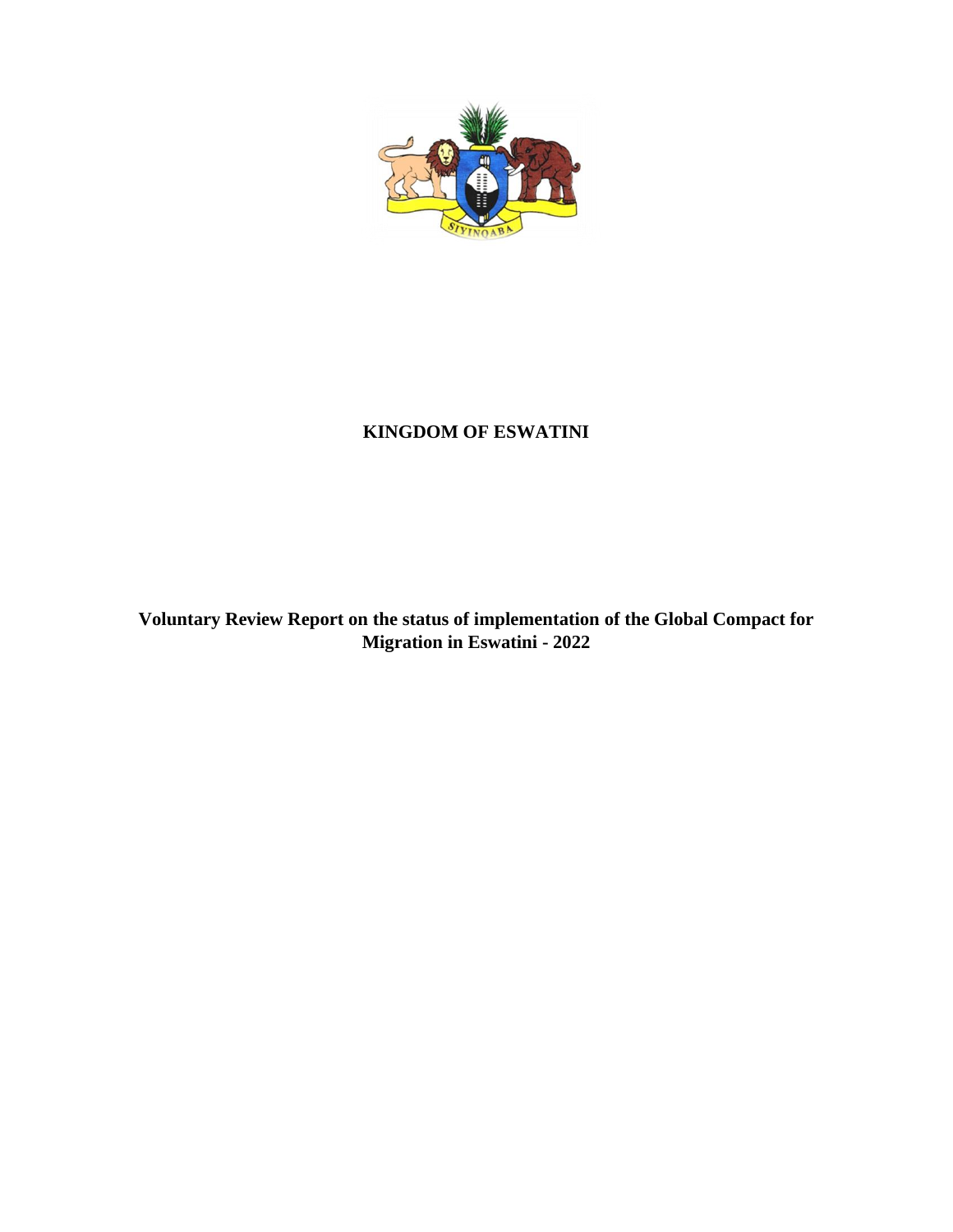#### **Introduction**

#### **I. Methodology**

In cooperation with the Ministry of Foreign Affairs and International Cooperation on 15-16 March 2022, the Ministry of Home Affairs, convened a capacity building exercise for duty bearers, that is, Government Ministries and Departments mandated to protect and advance the rights and wellbeing of migrants. This exercise was supported by the International Organization for Migration (IOM) – Eswatini country office, wherein participants were capacitated on the relevant international and regional norms and standards relating to Migration, protection of the human rights of migrants as well as engagement with UN human rights mechanisms relating to Migration. Furthermore, a discussion was facilitated wherein issues of collaboration with other existing United Nation Country Team (UNCT) coordination mechanisms including ones on the United Nations Sustainable Development Cooperation Framework (UNSDCF), Human Rights, Gender Equality amongst among addressing migration-related issues, actively seeking out synergies to avoid duplication.

The principal objective of the workshop was to strengthen the capacity of the Government Officials, by sharing Guiding template for the review of the implementation of the Global Compact on Safely and Orderly Migration (GCM), to facilitate Eswatini's reporting on the GCM in a timely and effective manner, including the avoidance of unnecessary duplication of information. This session served as a platform where duty bearers planned and organized the process for developing the country's voluntary GCM Review report, key issues were also identified. At the end of this workshop, participants were assigned specific tasks of coordinating the process of collecting information and data from their respective sectors. However, the overall drafting process of the report was under the Members of the National Mechanism for Reporting and Follow-Up (NMRF), a committee created by the government to support the overall drafting of the country's international reports and feedback on various international treaties and commitments. As GCM implementation falls under the Ministry of Home Affairs, this government in coordination with the Ministry of Foreign Affairs and International Cooperation, were assigned as the lead of the overall process.

The participants for the workshop included the following institutions:

- 1. Prime Minister's Office Anti Human Trafficking Secretariat
- 2. Deputy Prime Minister's Office Department of Gender and Family Issues
- 3. Ministry of Foreign Affairs and International Cooperation Political Affairs
- 4. Ministry of Home Affairs
- 5. Ministry of Labor and Social Security Labor Department
- 6. Ministry of Economic Planning and Economic Development
- 7. Ministry of Health Directorate of Health
- 8. International Organization for Migration (IOM)
- 9. World Health Organization (WHO)
- 10. Food and Agriculture Organization (FAO)
- 11. The United Nations Educational, Scientific and Cultural Organization (UNESCO)
- 12. United Nations Resident Coordination Office (UNRCO)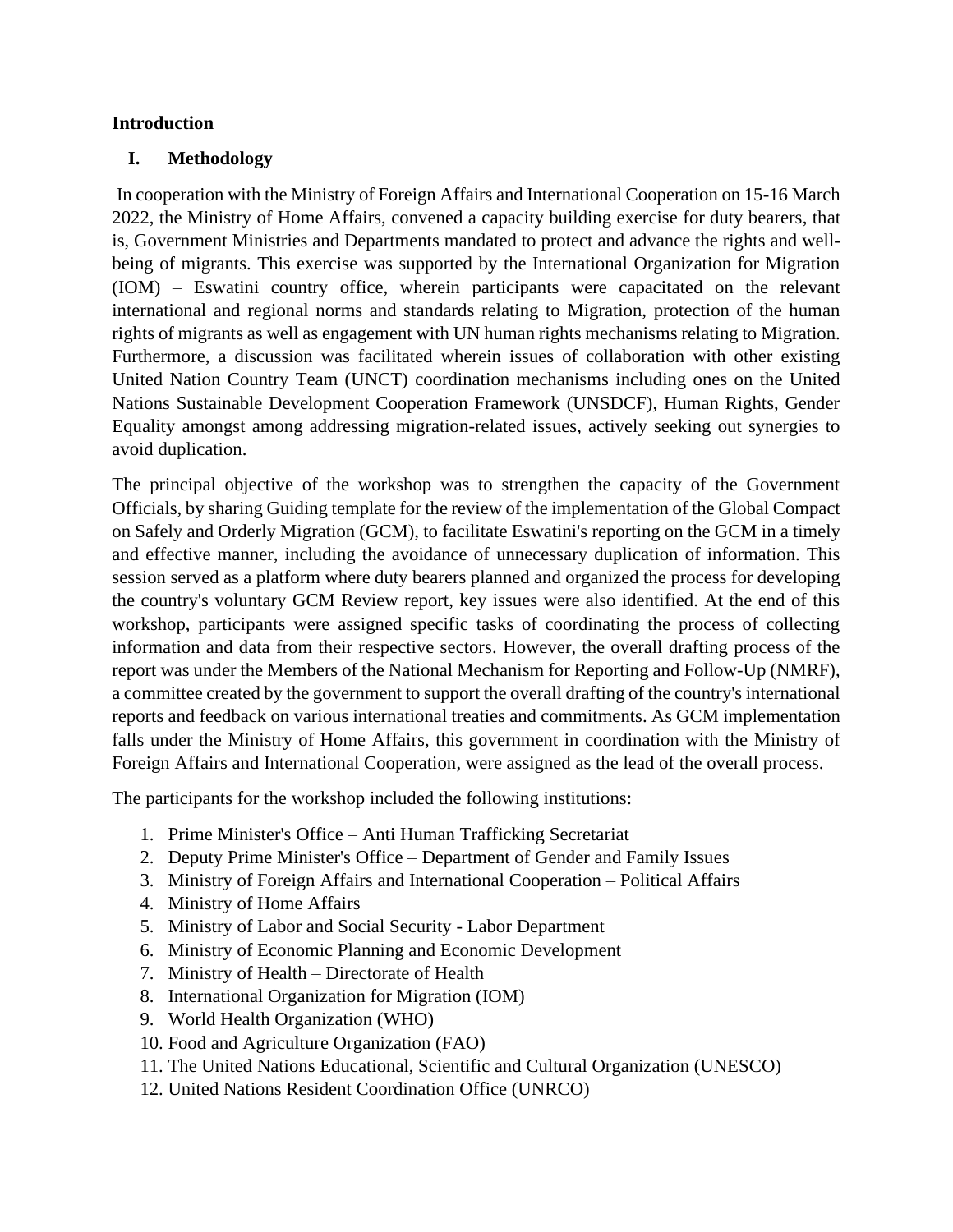- 13. World Bank
- 14. United Nations Children's Fund (UNICEF)

On 21 April 2022, a working session was convened where duty bearers analyzed the information and data collected. The analyzed data and data were subsequently consolidated in line with the guidelines provided in the Guiding template for the review of the implementation of the GCM. A follow-up working session was convened on 27 April 2022 to review the initial draft report.

On 2 May 2022, the drafting team conducted a consultative meeting attended by NMRF Secretariat, representatives from the NMRF Committee/duty bearers, Judiciary, Legislature, Commission on Human Rights and Public Administration, and Civil Society Organizations. As a result, the draft GCM Report was presented and discussed with a view to collecting inputs from the stakeholders. The inputs were subsequently incorporated into the draft state GCM Report, which will be validated but awaiting cabinet endorsement.

#### **II. Policy and enabling environment**

The Government through the department of Immigration is reviewing its Immigration Law in consultation with relevant stakeholders, including the Ministry of Justice & Constitutional Affairs, Ministry of Labour, Ministry of Tourism & Environmental Affairs. Furthermore, to ensure the development of a Migration Policy, the department through technical assistance from IOM is currently engaging on a Migration Profile project which is expected to provide evidencebased data to form a baseline of preparation for policy development in the country.

The government of Eswatini has aligned the GCM implementation to its SDG implementation. This has been demonstrated through the government's engagement with partners that has led to allocation of funds for the development of a comprehensive Migration Policy for better management of Migration on the country. The Migration Policy will outline in detail how the Government of Eswatini will manage Migration for the benefit of all. The policy is aligned to the **SDGs, target 10.7 that** reiterates the government role to facilitate orderly, safe, regular, and responsible Migration and mobility of people. Furthermore, the development of the Migration Policy crosscuts among all the **GCM** objectives with particular focus to objectives 7 (address and reduce vulnerabilities in Migration), 15 (provide access to basic services for migrants), 17 (eliminate all forms of discrimination and promote evidence-based public discourse to shape perceptions of Migration and 19 (create conditions for migrants and diasporas to contribute to sustainable development in all countries fully.

#### **III. Progress on GCM objectives**

**Objective 1 - Collect and utilize accurate and disaggregated data as a basis for evidencebased policies**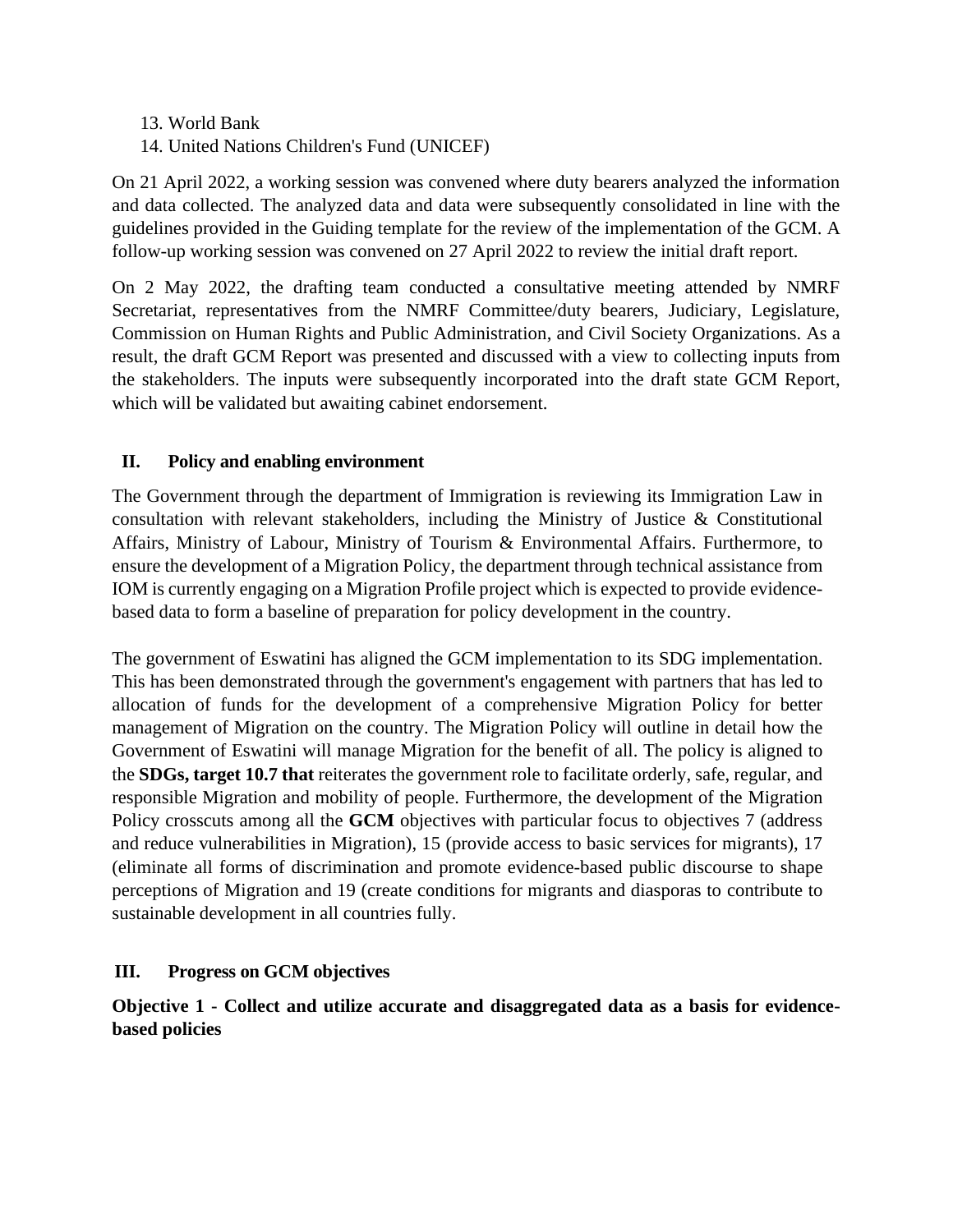- The Ministry of Home Affairs collects routine data on migration activities through the country entry/exit ports. This data is then populated through the Ministry's performance reports (Quarterly, Annually)
- Ministry of Home Affairs is in the process of developing (commenced in 2021) a migration profile which will subsequently inform the development of a National Migration Policy.
- The Ministry of Foreign Affairs conducted a diaspora mapping exercise in 2021 which will inform the development of a diaspora engagement strategy/policy.
- The Ministry of Labour developed the National Labour Migration Policy through technical support by the IOM and ILO. This process commenced in 2018, currently, the draft policy is yet to be reviewed by the Labour Advisory Board for endorsement and subsequently taken to the Cabinet for approval.
- The Central Statistical Office has ensured that migration data is collected through surveys and the Census, and this data is disaggregated to ensure that all differentials on Migration are taken care of. For instance, the Census 2017, Labour Force Survey 2021, and Household income and expenditure survey 2019 (SHIES) report.

## **Objective 2 - Minimize the adverse drivers and structural factors that compel people to leave their country of origin**

- A Regional Development Fund was established in 2015 to alleviate poverty in each of the four regions in the country. It has initiated infrastructure development improvement and service delivery, viable commercial projects/schemes which create jobs and generate income to sustain and further develop numerous families within each region at the grassroots level. This creates self-dependency and minimizes factors that drive people to migrate (internally and externally).
- Youth Enterprise Revolving Fund empowers young people to create self-employment by providing seed capital at relatively lower interest rates thereby deterring their desire to migrate.
- The Ministry of Works and Public Transport in partnership the WFP with have embarked on a Food for asset Project to clear road reserves by employing community members in rural areas, targeting youth. It aims to reduce Migration from rural to urban areas as well as external Migration.
- The Deputy Prime Minister's Office has put in place an Orphans and Vulnerable Children education grants to cater for tuition fees to give effect to the right to education thereby avoiding instances of children illegally crossing to neighboring countries for education.

## **Food Security factors**

- Home grown school feeding programme where local farmers supply their food produce to nearby schools.
- The Government and partners have put in place several initiatives aimed at supporting local farmers and entrepreneurs, which ultimately reduce incidences of Migration. For instance,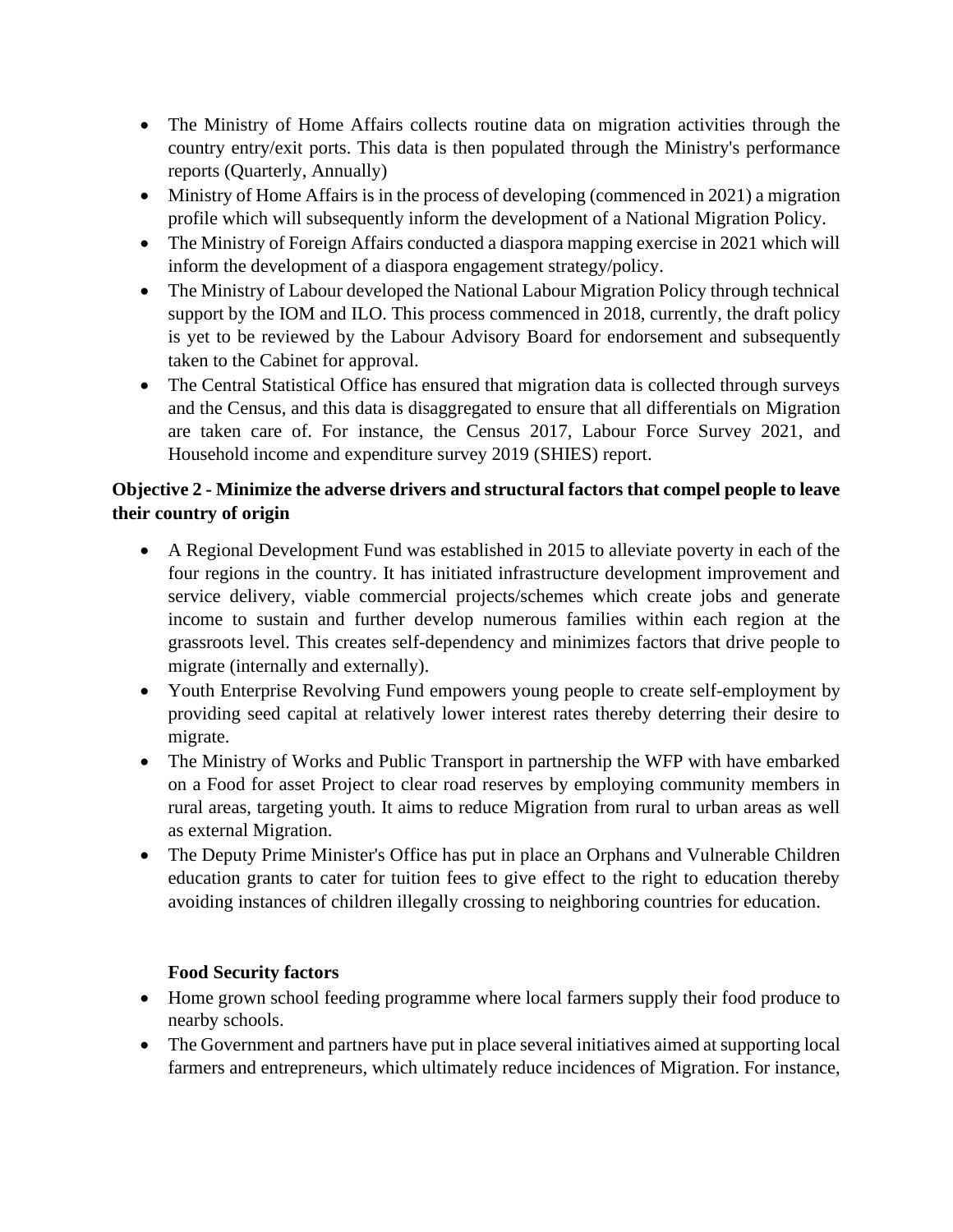a multi-partner trust fund has been developed to curb issues of food security especially during COVID-19 pandemic.

## **Objective 3 - Provide accurate and timely information at all stages of Migration**

- The Prime Minister's Office has established a press office which manages information dissemination through government website, local media houses and various social media platforms on the activities and programmes that the Government is undertaking.
- The Ministry of Home Affairs is currently developing a migration profile that will assist in capturing adequate information on Migration.
- The Eswatini Tourism Authority also provides key information to people travelling in and out of the Kingdom of Eswatini.
- The Immigration department in conjunction with the Ministry of Health provides COVID-19 and other communicable diseases screening and information at all entry ports.
- Labour Market information system was developed in 2019 to provide information on labour migration, to capture information on domestic labour supply, the impact of emigration on the domestic labour market, labour migration and labour skills gaps. It provides information on the domestic labour market and diaspora.
- The Ministry of Home Affairs is currently implementing a project on modernizing civil registration and immigration systems. This is to allow Government to have accurate data on Migration.

## **Objective 4 - Ensure that all migrants have proof of legal identity and adequate documentation**

- Eswatini legal framework prohibits discrimination against Migrants and provides a procedure for qualifying immigrants to acquire legal identification documents.
- The Ministry of Home Affairs in collaboration with other relevant stakeholders have undertaken a mopping exercise launched in November 2021. This exercise involves visiting local communities in the country to identify and issue legal identification documents for all undocumented people in Eswatini, including migrants.
- Eswatini has executed an agreement with Mozambique to waive stringent visa/work permit and residence permit in respect of Mozambicans. Through this agreement, an existing Joint Bilateral Communication Commission meets every two years.
- Further, the Ministry of Foreign Affairs is in the process of reviving the Joint Bilateral Communication Commission with the Republic of South Africa.

## **Objective 5 - Enhance availability and flexibility of pathways for regular Migration**

• Eswatini participates in two regional consultative processes for Migration (SADC and COMESA). Under SADC, the country participates in the Migration Dialogue for Southern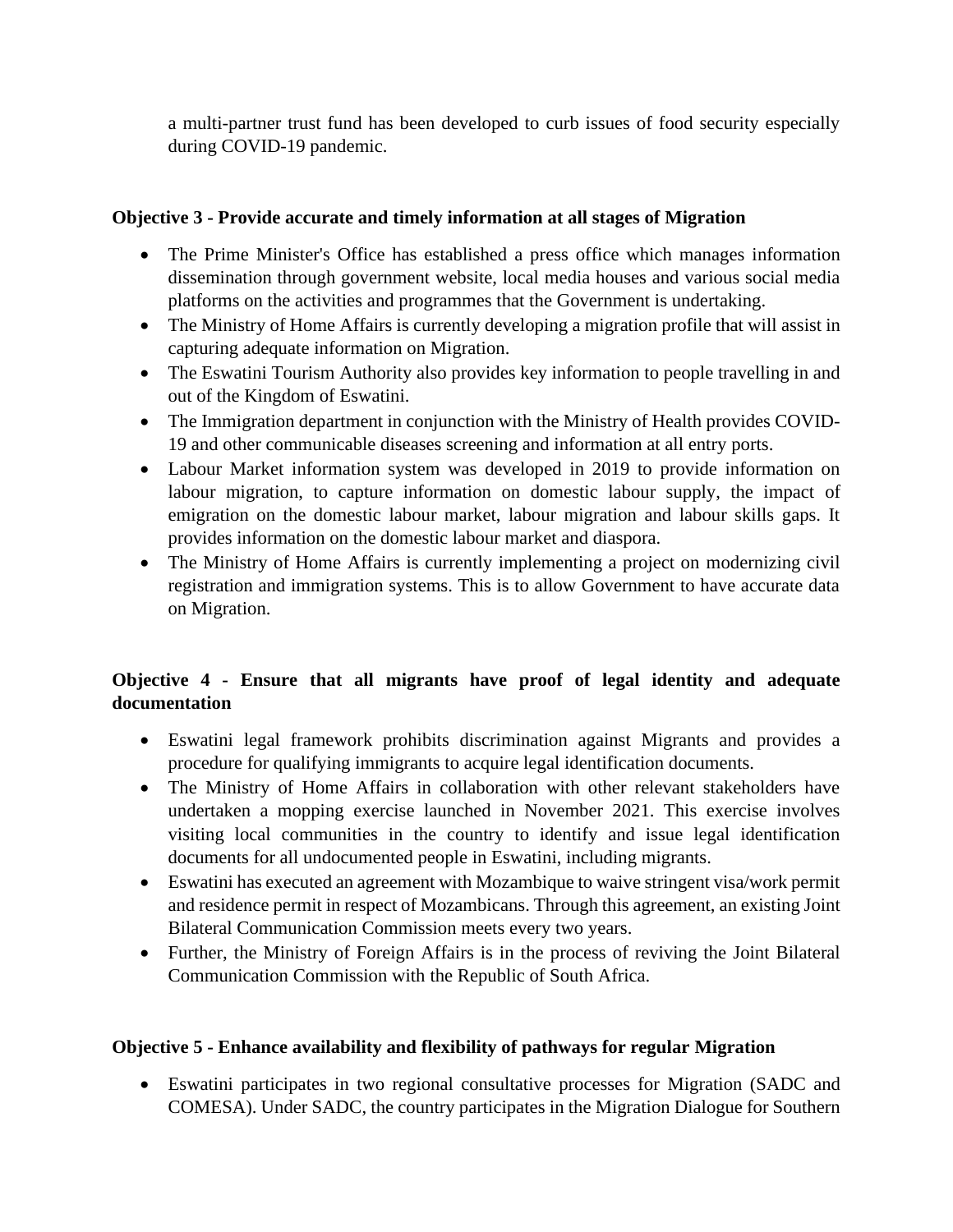Africa (MIDSA), which was established in 2000 to enhance inter‐State cooperation to improve migration governance.

- Eswatini is also a member of the Migration Dialogue from the Common Market for Eastern and Southern Africa Member States (MIDCOM), which was established in 2013 to improve governments' capacity to manage migration and build harmonized data collection systems, and develop their immigration policies and legislations.
- Eswatini participates in bilateral discussions with several countries on Migration related issues with the Regional, Continental, and Global community. These discussions have resulted in the launch of the 24hour operation with South Africa and Mozambique.

## **Objective 6 - Facilitate fair and ethical recruitment and safeguard conditions that ensure decent work**

- Eswatini Higher Education Council was established in 2016 to regulate tertiary education and accredit qualifications. The Council aligns its qualifications standards to SADC Qualifications Framework, it compares qualifications in accordance with international/globally recognized system of qualifications. In addition, it offers guidance on how foreign qualifications are evaluated and accredited.
- The Constitution and Labour laws prohibit slavery and forced labour.
- The Employment Bill has provisions that seeks to regulate private employment agencies/labour brokers to adhere to international labour standards, such as Convention 181, and to adhere to decent work standards.
- The Wages Act 1964 confers powers to the Minister for Labour to establish sectoral wages council which is tripartite in nature which seeks to negotiate terms and conditions for sectors which are 18 in total. These Councils amongst others prescribe minimum earning rate or wage for their specific sectors.

## **Objective 7 - Address and reduce vulnerabilities in Migration**

- Through the Ministry of Health, the Government has been partnering with neighboring countries to ensure that migrants have equal access to health services. This contributes to the reduction of their vulnerabilities particularly of women and children
- The country has established clinics along the border to ensure that truck drivers and sex workers have access to Sexual and Reproductive programmes to prevent STI infection
- To build awareness among the communities along the borders the government through the Secretariat to Combat TIP provides regular capacity building targeting particularly first line officials, law enforcement, service providers as well as community leaders that often reside in communities that are sources of Victims of Tafficking (VoTs).
- The country has in place a National Victims identification guidelines and national referral mechanism to enable the identification of VoTs, detection of cases and referral for assistance and protection. Further, the shelter has been established to ensure that VoTs is well protected from the perpetrators.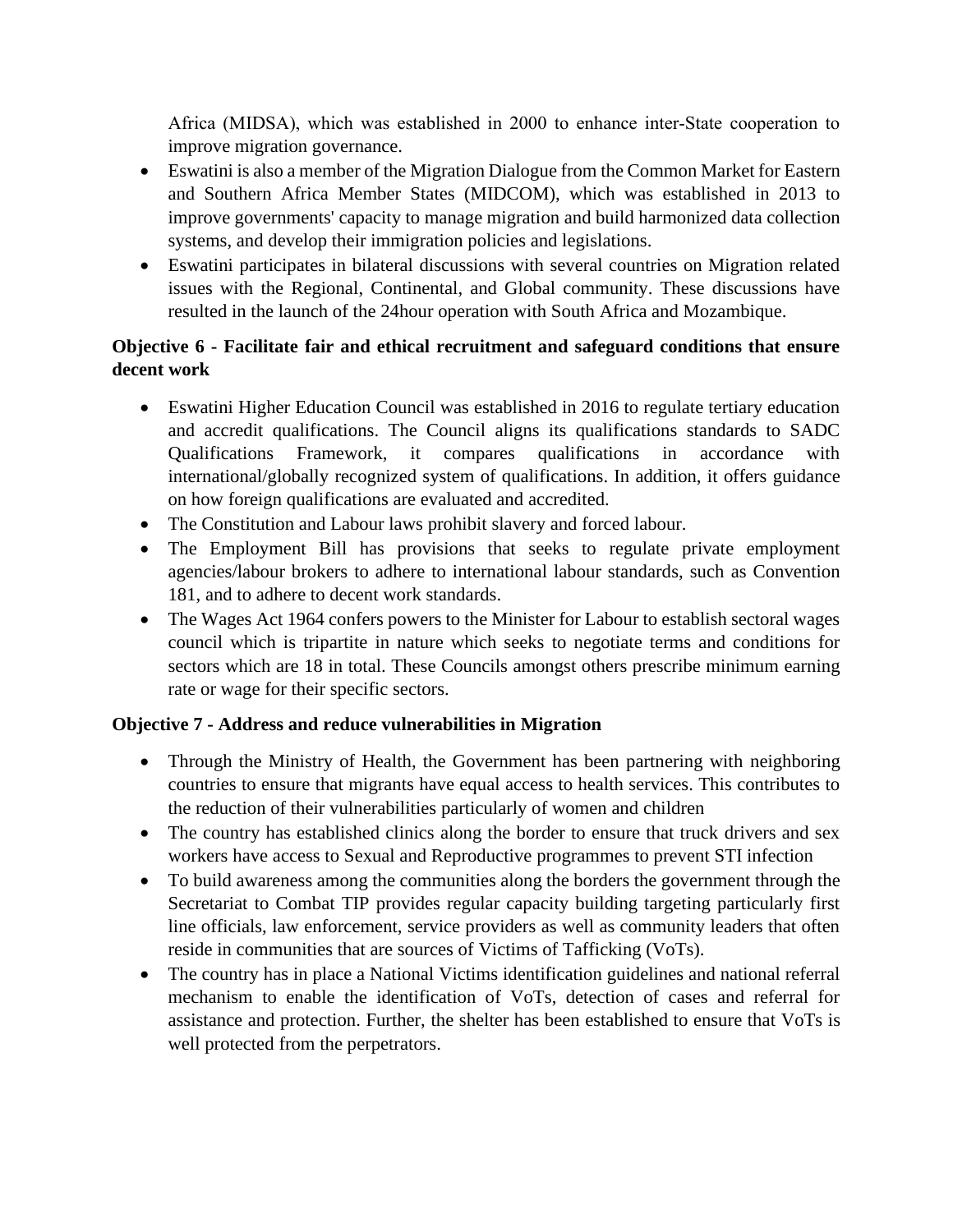#### **Objective 8 - Save lives and establish coordinated international efforts on missing migrants**

- The country has created a Missing Persons Bureau under the Royal Eswatini Police Service which assists in the identification, location and rescue of missing citizens abroad and coordinates with other state for the identification of possible missing migrants residing in Eswatini.
- For cases of Victims of Trafficking (VoTs), the country coordinates with other states through the Anti-Trafficking and Smuggling Secretariat to Combat Trafficking In Persons (TIP).

#### **Objective 9 - Strengthen the transnational response to the smuggling of migrants**

- Comprehensive Study on the Smuggling of Migrants through the Swaziland Technical Assistance intervention under African Caribbean Pacific Migration Action supported financially and technically by the IOM. An analysis of of smuggling patterns and trends in the country was identified, vulnerable areas, possible drivers, and recommendations for programming.
- Trainings and capacity building activities carried out for law enforcement including prosecution, defense, police and immigration, social workers, judiciary, Task Force and Secretariat and other stakeholders
- Awareness raising campaigns in communities, media, and electronic media as well as radio programmes

## **Objective 10 - Prevent, combat, and eradicate trafficking in persons in the context of international Migration**

#### **LEGISLATIVE AND POLICY FRAMEWORK**

- o The Office of the Prime Minister administers the People Trafficking and People Smuggling (Prohibition) Act, 2009. This legislation provides for the establishment of an institutional framework, namely the Task Force and the Secretariat.
- o There is a National Strategic Framework and Action Plan to Combat People Trafficking (NSFAP) 2019-23. The NSFAP contains activities identified in line with the Prevention, Protection, Prosecution, National Co-ordination, and International Co-operation pillars. The plan was developed by stakeholders with the assistance of the United Nations Office on Drugs and Crime as well as the Southern African Development Community.
- o Shelter Guidelines for, including identifying suitable shelters and providing shelter services, including shelter staff, shelter rules have been developed and are currently being implemented.

#### **INSTITUTIONAL FRAMEWORK**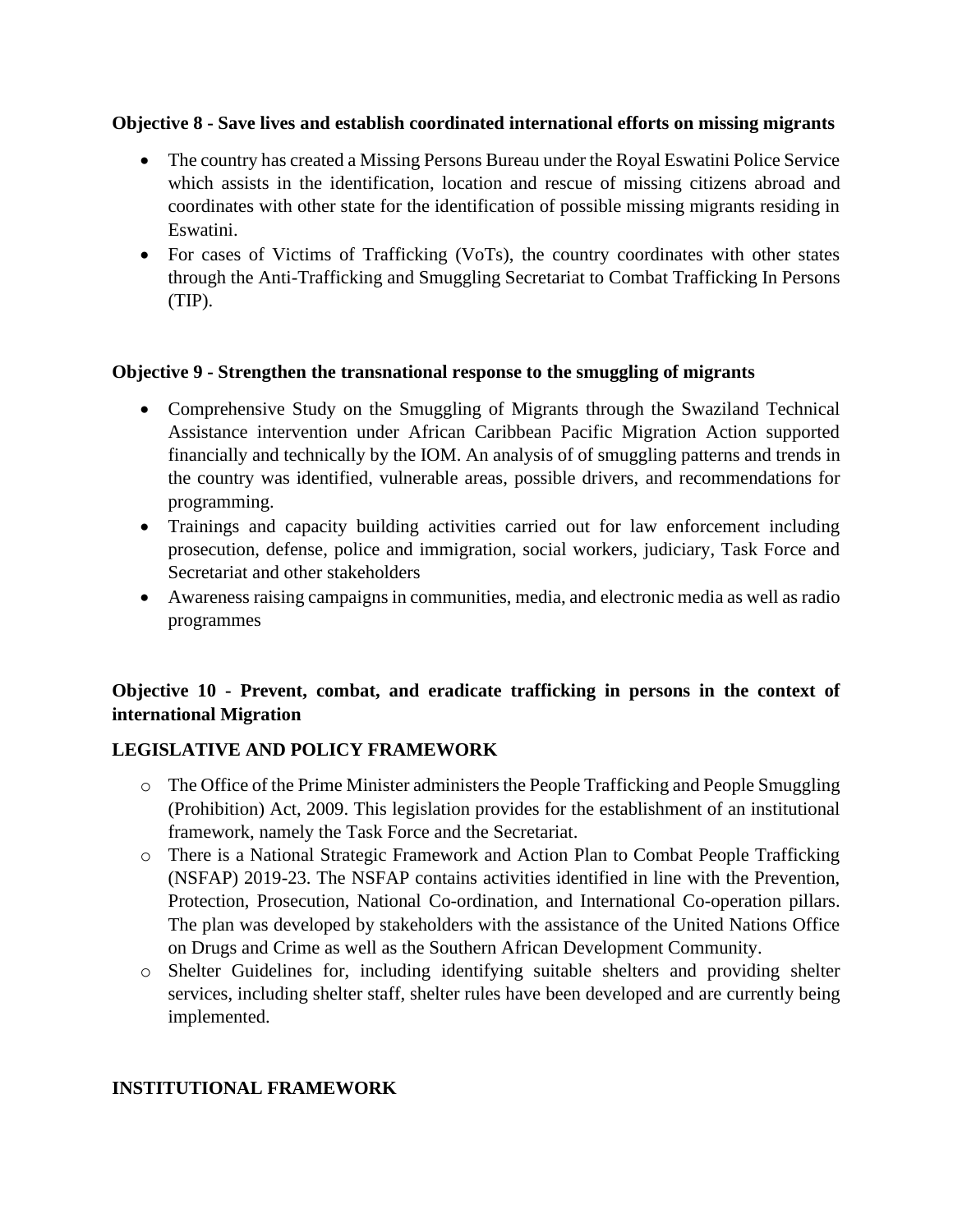- Task Force and the Anti-Trafficking and Smuggling Secretariat were established in terms of the People Trafficking and People Smuggling (Prohibition) Act, 2009.
- The implementation of the NSFAP is effected through the Task Force committees namely the Prevention, Protection, Research and Training, Tripartite (Prosecution, Police and Secretariat) and the National and Co-ordination Committees. The Committees have work plans to enable the implementation of the NSFAP and other programmes.
- The government is in a process of reviving the Emergency Response Team (ERT), responsible for the provision of services from victim identification, rescue, provision of immediate services and long-term services. Once revived it is envisaged that the ERT services will be decentralized across the country. As a preparatory measure, initial training was conducted to the ERT.

## **PROGRAMMES**

- In an endeavor to prevent TIP cases, awareness raising, and sensitization campaigns were carried out with a view of encouraging reporting of cases and identifying interventions to be provided. Currently, a total of twelve (12) remote rural areas across the country were sensitized.
- Under Protection, there are National Victim Identification Guidelines and a National Referral Mechanism that assists the different sectors to identify victims and provide steps to ensure that the assistance needed by victims after identification is rendered.
- Trainings of different stakeholders have been conducted, these include the Task Force, Law Enforcement and other implementers. The trainings have been done through the support of the International Organisation for Migration (IOM).

#### **PARTNERSHIPS**

• Development partners such as the UN Agencies, SADC and others have assisted the Government to prevent, combat and eradicate trafficking in persons in the country.

#### **Objective 11 - Manage borders in an integrated, secure, and coordinated manner**

- Bilateral Agreements with neighboring countries have seen the extension of operating hours to 24 hours of two entry ports. Further, the operating hours of other entry ports have been increased.
- The country is currently in bilateral negotiations with neighboring countries to formalize the informal crossings between the neighboring countries.
- An eVisa platform is currently being developed, which will see migrants applying for admission to Eswatini through automated information systems.
- Over and above the listed interventions, the country has several formal and informal ports of entry which most of them have accessible routes/roads.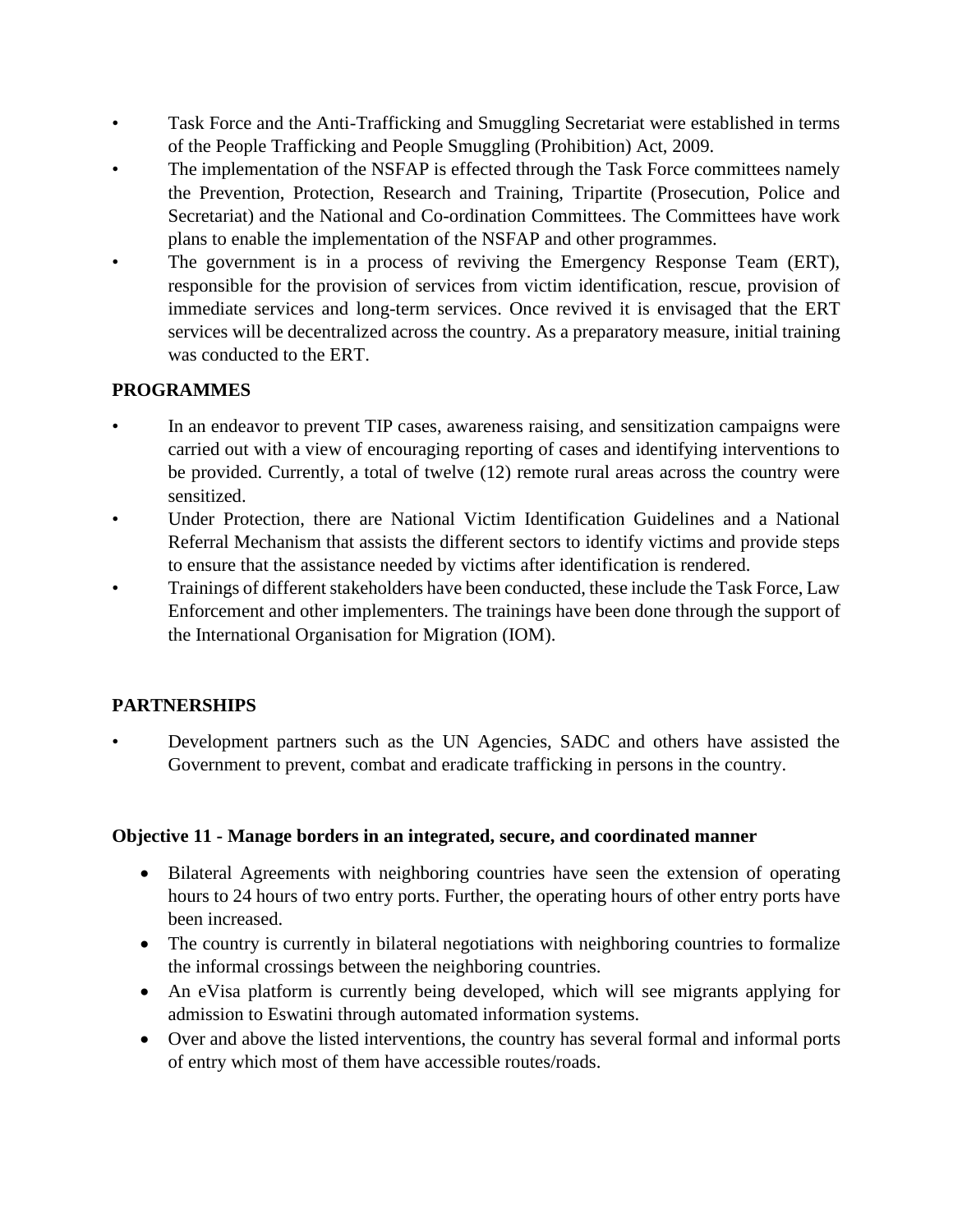- For better and integrated border management, the government is currently working with the IOM to install the Migration Information Data Analysis System (MIDAS), which will allow better control and screening of migrants at the entry points.
- The Ministry of Home Affairs is currently implementing a project on modernizing of civil registration and immigration system, this is to allow the government to have accurate data on the number of migrants and will enable the dissemination of information.

## **Objective 12 - Strengthen certainty and predictability in migration procedures for appropriate screening, assessment, and referral**

- For purposes of victim screening, Eswatini has developed victim identification guidelines and the national referral mechanism used by front line officials and TIP responders as well as service providers.
- The Refugee status determination process encourages the screening of asylum seekers to identify and refer possible victims of trafficking or smuggled migrants.
- Part VIII of the Employment Act (pre-departure measures of migrant workers) provides for the screening of contracts of employment of Emaswati and residents that are to be employed in foreign jurisdictions to guard against exploitations and other harmful practices. However, enforcement of these provisions is hampered by unregulated labour recruitment agencies; instead individuals deal directly with prospective employers bypassing the structures set out in the Employment Act and other national labour laws.
- The Localization Unit under MLSS collaborates with the Ministry of Home Affairs to vet or screen applications for work permits.

## **Objective 13 - Use migration detention only used as a measure of last resort and work towards alternative**

- The Government of Eswatini uses detention as a measure of last resort, it only detains migrants who are in violation of the Immigration Act. For instance, the Ministry of Home Affairs, in conjunction with the Royal Eswatini Police Services is currently in the process of repatriating some foreign nationals who recently arrived in the country through fraudulent means.
- The Ministry of Home Affairs is currently in the process of reviewing its Immigration Act of 1982 to regulate migration issues inclusive of use of detention.
- Laws of Eswatini allows exemptions to the immigration procedures for non-nationals claiming asylum. The Refugees Protection Act (2017) establishes that a person who has "illegally entered or is illegally present in Eswatini shall not be declared an irregular immigrant, detained, imprisoned, or penalized in any other way merely by reason of illegal entry or presence of that person pending a determination of the application of that person for recognition as a refugee".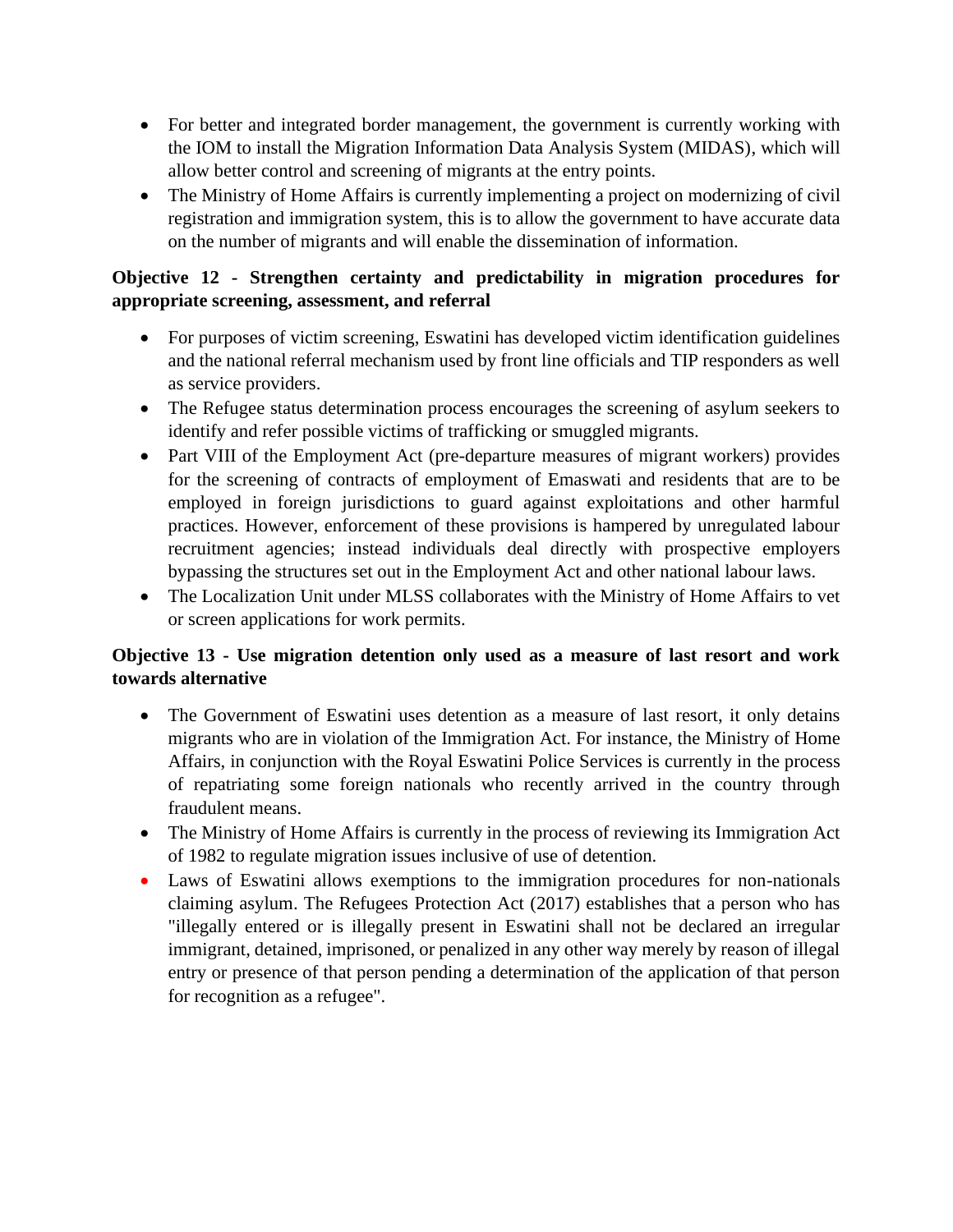## **Objective 14 - Enhance consular protection, assistance, and cooperation throughout the migration cycle**

- Through the task force under the PMs, office Government initiated the training of the Eswatini diplomats locally and Eswatini Missions abroad to sensitize them on the prevention of trafficking in persons and smuggling of migrants.
- The Ministry of Foreign Affairs, through its missions, provides ad hoc assistance to nationals living abroad in times of crisis, most residents living in countries with Eswatini diplomatic mission i,e evacuation planning for citizens abroad, notification of citizens next of kin in times of life-threatening situation, access to health care services. For example, Emaswati students were successfully assisted in being repatriated during the Ukraine – Russia conflict.
- In the repatriation of trafficked persons, the Ministry of Foreign Affairs in collaboration with the Prime Minister's Office, facilitates cooperation with foreign counterparts to establish victim veracity and movement of victims.

## **Objective 15 - Provide access to basic services for migrants**

- Access to basic services is coordinated and facilitated through public service delivery provided by Government Ministries and non-governmental organizations, thereby bringing basic services closer to the people at local government level and help mitigate migration causes.
- The Government is partnering with neighboring countries ensures that migrants have equal access to health services through the Ministry of Health. This contributes to the reduction of their vulnerabilities, particularly of women and children.
- The country has established clinics along the border to ensure that truck drivers and sex workers have access to Sexual and Reproductive programmes to prevent STI infection.
- The country adheres to the non-discriminatory nature of health services to all, including migrants all migrants, regardless of their migratory status. The Motto being health for all,"", Universal Health Coverage (UHC) for all living in Eswatini.
- There are existing health agreements with neighboring countries. The SADC health protocol assures continuity of health care in a harmonized and standardized manner: HIV and TB protocols with both neighbors are being used.
- Eswatini has implemented the Sexual Reproductive Health (SRH) 'knows no borders' Project targeting migrants to ensure their access to healthcare services. This project was supported by IOM and Save the Children (which protects vulnerable members of society, sex workers, migrants at borders and others). These services include non-medical interventions to improve lives of emigrants.

#### **Objective 16 - Empower migrants and societies to realize full inclusion and social cohesion**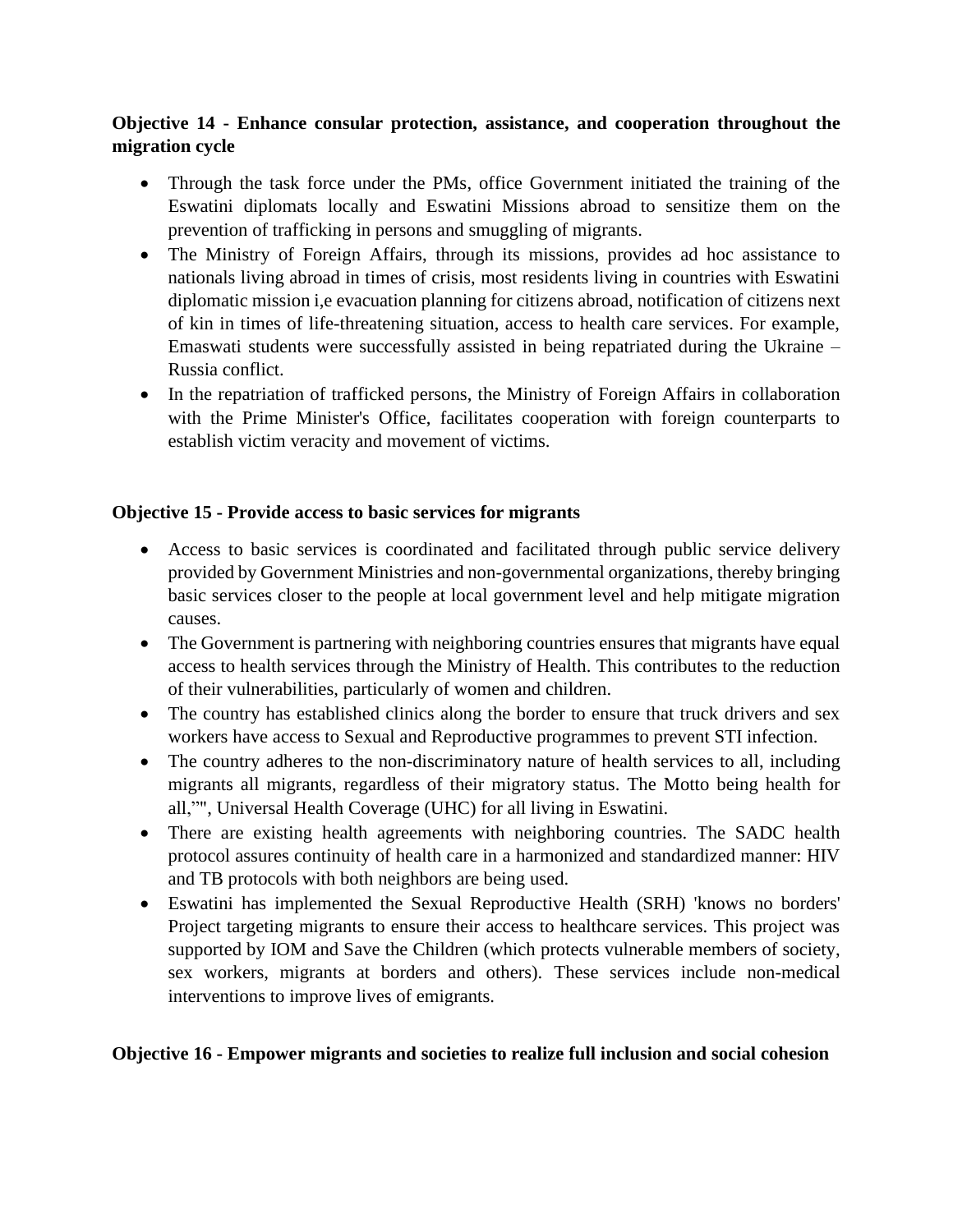• The Government's policies are migrant-friendly (offers Universal Health Coverage and Education) and access to services and amenities do not emphasize on the production of proof for legal stay in the country.

#### **Objective 17 - Eliminate all forms of discrimination and promote evidence-based public discourse to shape perceptions of Migration**

- Eswatini promotes and advocates for the principle of equality and non-discrimination as provided in Section 20 of the Constitution which states that all persons are equal before and under the law in all spheres of political, economic, social and cultural life and in every other respect and shall enjoy equal protection of the law.
- There are interventions in placethe such as the trade hub constructed in Manzini, which accommodates women entrepreneurs including migrants to conduct trade, commemorates special days from place of origin, and participates in their national elections.

## **Objective 18 - Invest in skills development and facilitate mutual recognition of skills, qualifications, and competences**

- The Ministry of Tinkhundla Administration and Development implemented training and placement programmes for unemployed jobseekers to increase their employability and provide them with core skills required by different sectors of the economy as well as position themselves on the labour market. There are no exceptions on who qualifies for the training, whether a person is migrant or not if he/she is within that community.
- The Ministry of Labour and Social Security monitors labour deficiencies in the labour market. In April 2022, a Skills Audit Report was released, identifying saturated skills and gaps in other skills and making recommendations for reskilling.

## **Objective 19 - Create conditions for migrants and diasporas to contribute to sustainable development in all countries fully**

The Government of Eswatini fully acknowledges the importance of harnessing the valuable potential of its diaspora. It recognizes that the mobilization of the Emaswati diaspora requires determined efforts, constant and innovative outreach, and collaborative strategies to establish regular communication channels that would allow involving diaspora members more prominently in various socio-economic projects. Therefore, the Government of Eswatini is currently implementing an initiative that has led to the realization of the first diaspora skills mapping exercise that helped the government to understand the diaspora, their interest and willingness to engage with the government for the development of Eswatini. In addition, the initiative will help to establish a Diaspora Unit within the Ministry of Foreign Affairs and International Cooperation that will coordinate all diaspora affairs.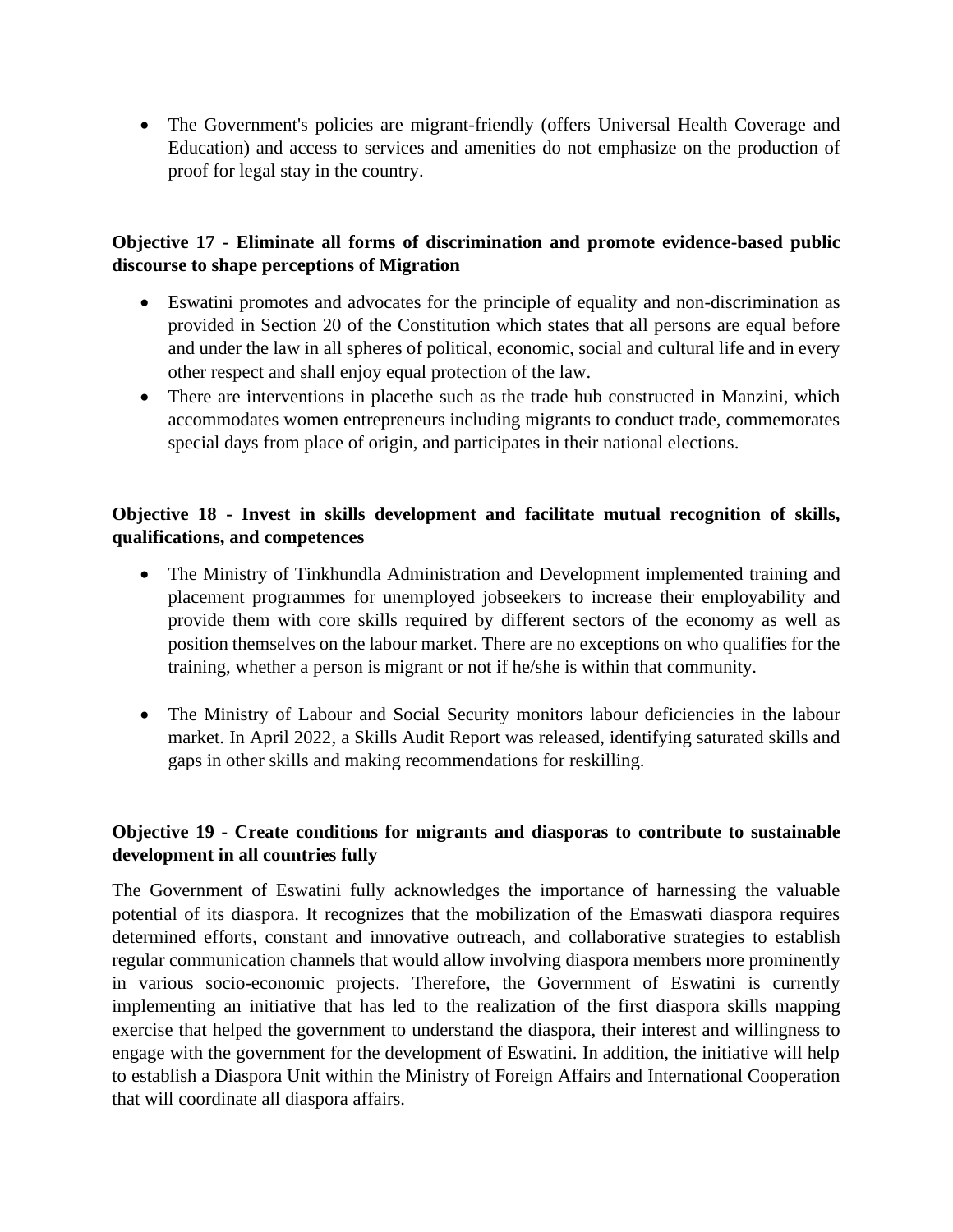## **Objective 20 - Promote faster, safer and cheaper transfer of remittances and foster financial inclusion of migrants**

- The country has structures and institutions that allow a migrant to send remittances to their place of origin or even receive such monies. The network of non-bank service providers facilitates migrants to a great extent by providing them with competitive costs for transferring their remittances. The current regulatory framework is adequate mainly for the remittance market to operate for the benefit of migrants. Migrants have access to technological solutions available in the country for carrying out their financial transactions.
- There are measures in place to combat illicit financial flows and money laundering that are in line with international standards.
- Eswatini banks provide transfer of funds to their corresponding banks to the country of origin. Financial literacy and the right to open bank accounts are accessible to all, including migrants

## **Objective 21 - Cooperate in facilitating safe and dignified return and readmission, as well as sustainable reintegration**

- In cases of trafficking, the , the Government has a task force and secretariat which through National referral mechanism facilitates safe and dignified return and readmission and sustainable reintegration.
- In ordinary cases the ministry of Home Affairs and Foreign Affairs coordinates the process of safe and dignified return and readmission

## **Objective 22 - Establish mechanisms for the portability of social security entitlements and earned benefits**

• MLSS is in a process of establishing the Social Security Unit and has developed the Social Security Policy and has been approved by Cabinet.

## **Objective 23 - Strengthen international cooperation and global partnerships for safe, orderly and regular Migration**

- Eswatini is considered as both a source and destination country for international Migration. Eswatini promotes "Safe, Orderly and Regular Migration" and aligns with Sustainable Development Goal Target 10.7.: "facilitate orderly, safe, regular and responsible migration and mobility of people, including through the implementation of planned and wellmanaged migration policies".
- Eswatini participates in two regional consultative processes. First, under the Southern African Development Community (SADC), the country participates in the Migration